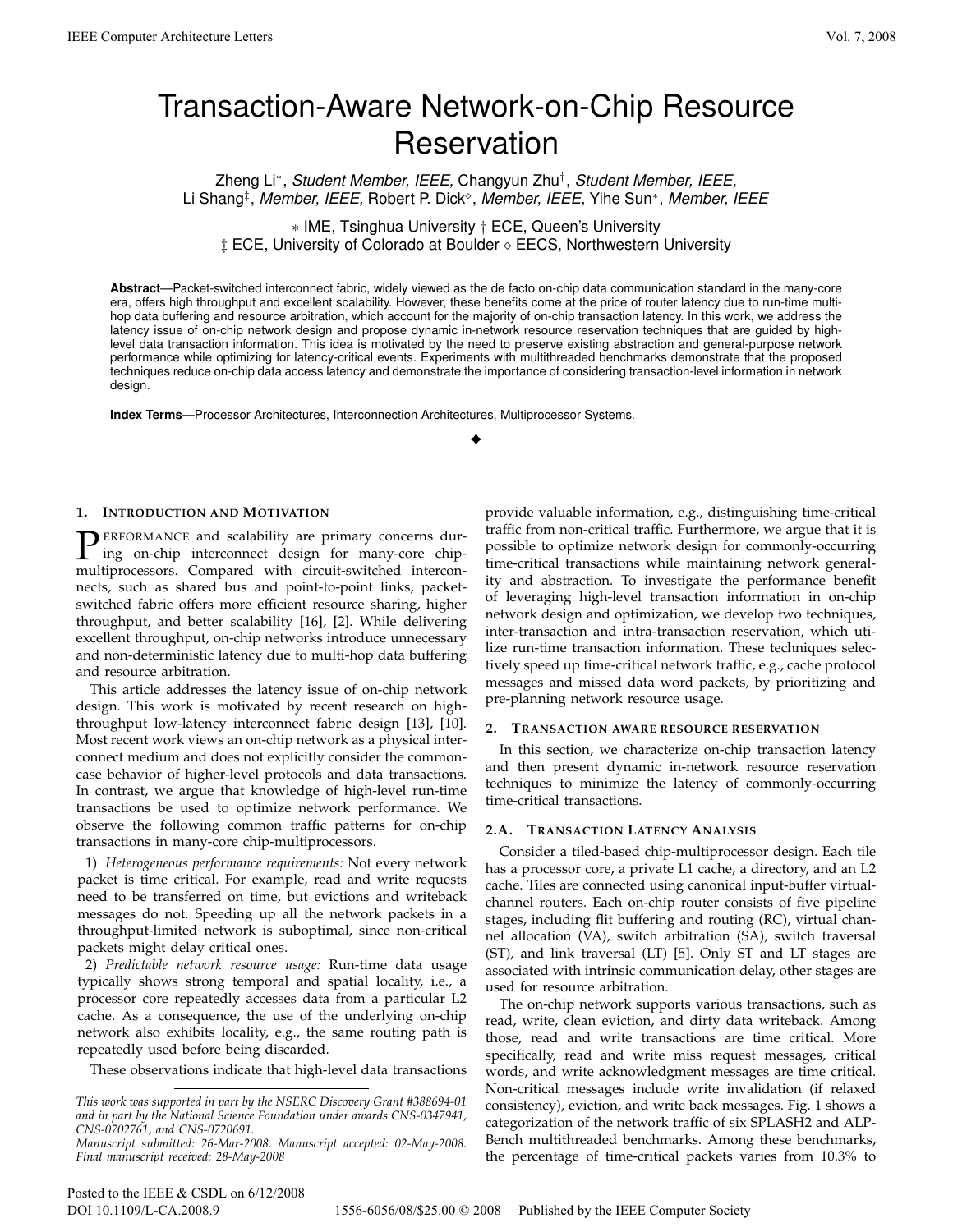

Fig. 1. Network traffic breakdown.

20.3%. On average, only 17.8% of traffic is time critical. It is important to accelerate the time-critical traffic. On the other hand, speeding up non-critical packets may not be beneficial, especially when this has the side effect of slowing down timecritical ones.

Next, we quantify the latency of on-chip data transactions using read transactions as an example. A read transaction starts from an L1 cache miss request, which is forwarded to the corresponding home directory node. If a clean copy of the data exists on chip, the home directory node forwards the request to the corresponding L2 cache node, which then forwards the data to the requesting node. In the event of a cache miss, the request is forwarded to the off-chip memory. A well-designed on-chip cache architecture usually leads to a high L2 cache clean hit rate. The latency of an on-chip read transaction thus results from network propagation delay and L2 cache access latency. This latency can be broken into the following components.

1)  $T_{request}$ : Network latency to transfer the request message to the corresponding L2 cache node via the home directory node. Request messages are small, typically one flit long.

$$
T_{request} = \sum_{\rightarrow directory \rightarrow L2} (N + contention)
$$
 (1)

where  $N$  is the number of pipeline stages per router and contention characterizes the average extra resource contention clock cycles per router.

2)  $T_{cache}$ : L2 data access latency, which is typically in the range of eight to ten clock cycles using current technology [1]. 3)  $T_{data}$ : Network latency to transfer the data back to the requesting node. A data packet is large, typically consisting of a whole cache line. Therefore, packet serialization latency should be considered.

$$
T_{data} = \sum_{\rightarrow processor} (N + contention) + Flits_{per packet} \tag{2}
$$

#### **2.B. TRANSACTION-AWARE RESOURCE RESERVATION**

This section presents run-time network resource reservation and re-planning techniques to accelerate time-critical network traffic. Resource reservation techniques have been proposed in the past [5], [10]. However, past work ignores transaction-level information and treats all on-chip traffic equally, which may potentially slow down time-critical traffic.

**2.B.1) Techniques:** Run-time data usage shows strong temporal and spatial locality, which has direct impact on the use of physical on-chip network resources. When a processor core repeatedly accesses a particular on-chip cache block, this pattern is reflected in the network resources connecting the processor and cache. It is therefore possible to allow consecutive transactions to reserve and use the corresponding network resources without requesting these resources repeatedly via run-time arbitration. As described in the previous section, on-chip network latency includes  $T_{request}$  and  $T_{data}$ . To minimize  $T_{request}$ , when an L1 miss repeatedly requests

the same directory and accesses the data from a particular L2 cache, the network resources along the corresponding routing path can then be reserved. Consecutive L1 cache miss requests to the same directory and L2 cache are forwarded along the reserved routing path without the need of resource arbitration. To minimize  $T_{data}$ , as soon as a request reaches the destination L2 cache, the return path is reserved in parallel with fetching data from the L2 cache. In addition, if the request message shares the same path with the returning data (in the opposite direction), the request message can be used to reserve the return path. On the other hand, since reserving resources for one transaction may potentially increase the latency of others, it is important to only use resource reservation for time-critical transactions. In this work, we target read and write transactions (assuming L1 write allocation policy).

• **Inter-transaction Reservation:** To reserve network resources for consecutive transactions, a prediction table is added to each router. This table contains  $N \times N$  entries, indicating the priorities of the associated input–output port pair determined based on recent transmissions, where  $N$  is the number of input/output ports. A prediction is associated with each input–output pair for the next packet from the same input port. The router updates the prediction table when a new packet arrives, i.e., marked input–output pairs that are partially overlapped with the input and output ports used by the new packet will be reset. Router resource reservation is based on the prediction table. Therefore, the prediction table enables a pre-scheduled communication path for incoming packets following the communication paths as previous packets.

• **Intra-transaction Reservation:** Inter-transaction resource reservation may not always be successful due to dynamic changes in run-time data accesses. In contrast, during each transaction, network resources used by the returning data can always be accurately predicted immediately after the corresponding cache node receives a clean data request. The cache node can then issue a resource reservation flit to reserve the network path for data return, which can be done in parallel with L2 cache access, i.e.,  $T_{cache}$  is then overlapped with  $T_{data}$ . The reservation flit will reserve the necessary network resources along the paths to the requesting processor node like a "circuit switch" network. After the data are fetched from the L2 cache and injected into the network, network resource arbitration is no longer necessary. Two reservation flits may try to reserve the same resource for the same time slot. A first-come first-serve rule is currently implemented. The later attempt fails and is removed from the network. The corresponding data packet must then rely on run-time arbitration starting from the router where the failure occurs.

• **Accelerated Intra-transaction Reservation:** During a successful reservation, a reservation flit traverses the normal router pipeline stages while the following data packet is stepped up. In large-scale networks, the reservation flit might potentially be caught up by the data packet along a long routing path. Fortunately, resource reservation can also be used to accelerate the reservation flit. More specifically, when the request message and the returning data share the same routing path (in opposite directions), request packets are used to reserve network resources for the returning reservation flits, with an accuracy as high as the L2 clean hit rate.

**2.B.2) Mechanisms:** Once network usage is predicted and network resources are reserved, router pipeline stages, such as resource arbitration and data buffering, can be bypassed. For intra-transaction reservation, reservation flits can accurately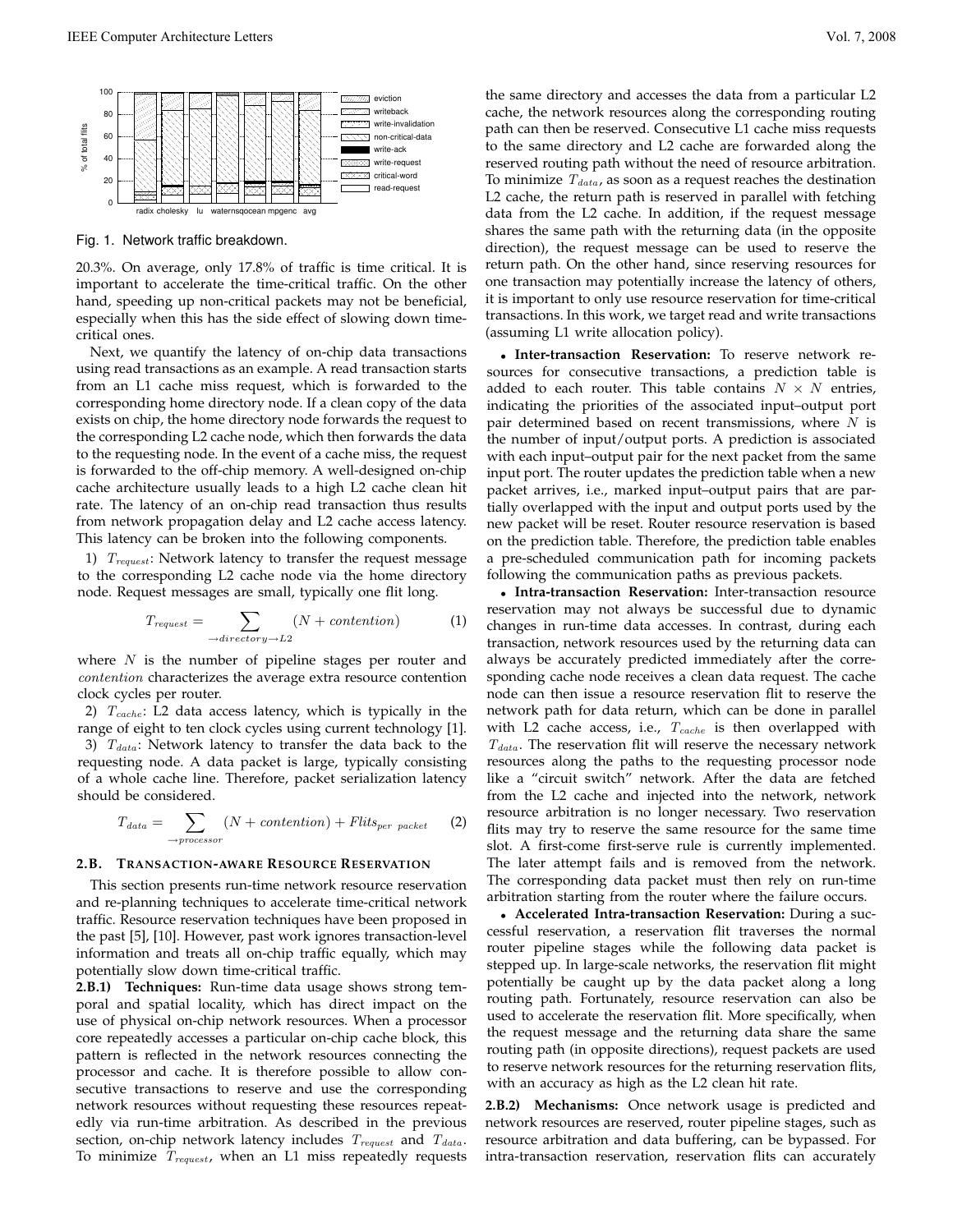

Fig. 2. Intra-transaction Reservation. Nodes represent routers. Solid lines indicate request packets, dashed lines indicate reservation flits, and dotted lines indicate data packets. Numbers on line indicate the start time of the corresponding transfers.

predict the arrival times of data packets. Therefore, the RC, VA, and SA routing pipeline stages can be bypassed. For request packets in inter-transaction reservation and accelerated reservation flits, the SA stage cannot be eliminated due to potential mis-prediction and resource conflicts. However, they have priorities in SA stage. Fig. 2 illustrates intra-transaction reservation without (a) and with (b) the proposed *accelerated* technique. In this technique, a request packet predicts and reserves a backward path for the reservation flit, which performs accurate resource reservation for the upcoming data packet. Since the accelerated reservation flit and reserved data packet do not need a regular buffer, the change of the path will not result in resource dependence between adjacent routers. Therefore, no deadlock will occur.

#### **3. HARDWARE DESIGN**

This section describes the implementation of transactionaware resource reservation. In addition to the input–output port prediction table, every input port requires two registers to record the reserved output port and the corresponding accurate time slots for the data packets. The registers are updated by reservation flits. The request packet is sometimes used to accelerate the reservation flit. Therefore, two additional registers per port are needed to record the output port and the approximate time slot for the reservation flit. One flit buffer per input port is added to accommodate the stepped-up flit that failed switch arbitration. Area estimation using models from prior work [3] shows that the proposed techniques increase the router area by about 8%. In addition, the latencies of the switch arbitration and switch traversal stages increase slightly due to priority arbitration and an extra multiplexer stage. However, delay analysis in TRIPS [8] as well as by Peh and Dally [14] show that the virtual channel allocation stage typically bounds clock frequency. We therefore believe that our techniques will have little impact on clock frequency.

#### **4. EXPERIMENTAL RESULTS**

To evaluate the proposed techniques, we implemented a cycle-accurate cache-network simulator. The simulator supports k-ary n-cube network topologies consisting of pipeline virtual-channel input-buffer routers and two levels of on-chip cache hierarchy and directories. The experimental setup adopts a hierarchical memory architecture that imitates the server consolidation scenario for many-core chip-multiprocessors [12]. The L1 cache is private, and the L2 cache is only shared among processor cores within the same virtual machine. Network traffic traces are gathered using the M5 full-system simulator [4] running six SPLASH2 [15] and ALPBench [11] multithreaded benchmarks, including mpgenc, radix, lu, cholesky, ocean, and waternsq. The system configuration is summarized in Table 1. In addition, we consider three different workload consolidation

TABLE 1 Configuration

| Topology                  | 4-ary & 6-ary 2-mesh      |
|---------------------------|---------------------------|
| Routing                   | Dimension-ordered         |
| Arbitration               | Basic Separable Allocator |
| Number of router ports    |                           |
| VCs per port              | 5                         |
| Buffers per VC            | 5                         |
| Flit size/channel width   | 8 Bytes                   |
| L1 cache per tile         | 64KB, 2-way 64-byte line  |
| L2 cache per tile         | 1MB, 16-way 128-byte line |
| L2 data array access time | 10 cycles                 |
| Memory access time        | 100 cycles                |
| Coherence protocol        | <b>MOSI</b>               |
| Processors                | Alpha 21264               |
| Clock freq.               | $2$ GHz                   |



Fig. 3. Network latency reduction of a  $4\times 4$  system.

models. *Local:* The threads of the same benchmark are assigned to neighboring processor cores with strong spatial locality. *Random:* The threads of the same benchmark are randomly assigned without spatial locality. *Normal:* A combination of *Local* and *Random* workload assignment policy, which preserves moderate spatial locality.

We first consider a  $4 \times 4$ , 16-node configuration using six single-benchmark workload setups, each of which consists of a 16-thread benchmark. Fig. 3 shows the network latency reduction of the on-chip data transactions using different multithreaded benchmarks with and without the proposed techniques. As shown in this figure, both the proposed intratransaction and inter-transaction techniques reduce network latency. The "acc-intra" and "intra" columns show network latency reductions with and without the *accelerated* technique enabled in the proposed intra-transaction optimization. When both intra-transaction and inter-transaction techniques are enabled, network latency is reduced. The network read and write access latencies of the 16-thread cholesky, lu, mpgenc, ocean, radix, and waternsq applications are reduced by 32.4%, 30.4%, 32.5%, 26.7%, 29.6%, and 34.1%, respectively, with 31.0% latency reduction on average. The improvement is due to the acceleration of timing-critical packets.

Next, we consider a  $6\times6$ , 36-node configuration using nine different workload configurations. Each workload contains one 16-thread application (lu, mpgenc, or waternsq) plus the 4 thread radix, lu, cholesky, mpgenc, and waternsq applications. We apply the three different consolidation models for each workload assignment. Fig. 4 shows the simulation results, which demonstrate that the proposed techniques consistently reduce network latency. Using the 9 different workload configurations, the proposed techniques achieve an average reduction in network latency of 31.5% (29.1% minimum and 33.8% maximum). The latency reduction of the proposed techniques improves when the average on-chip communication distance